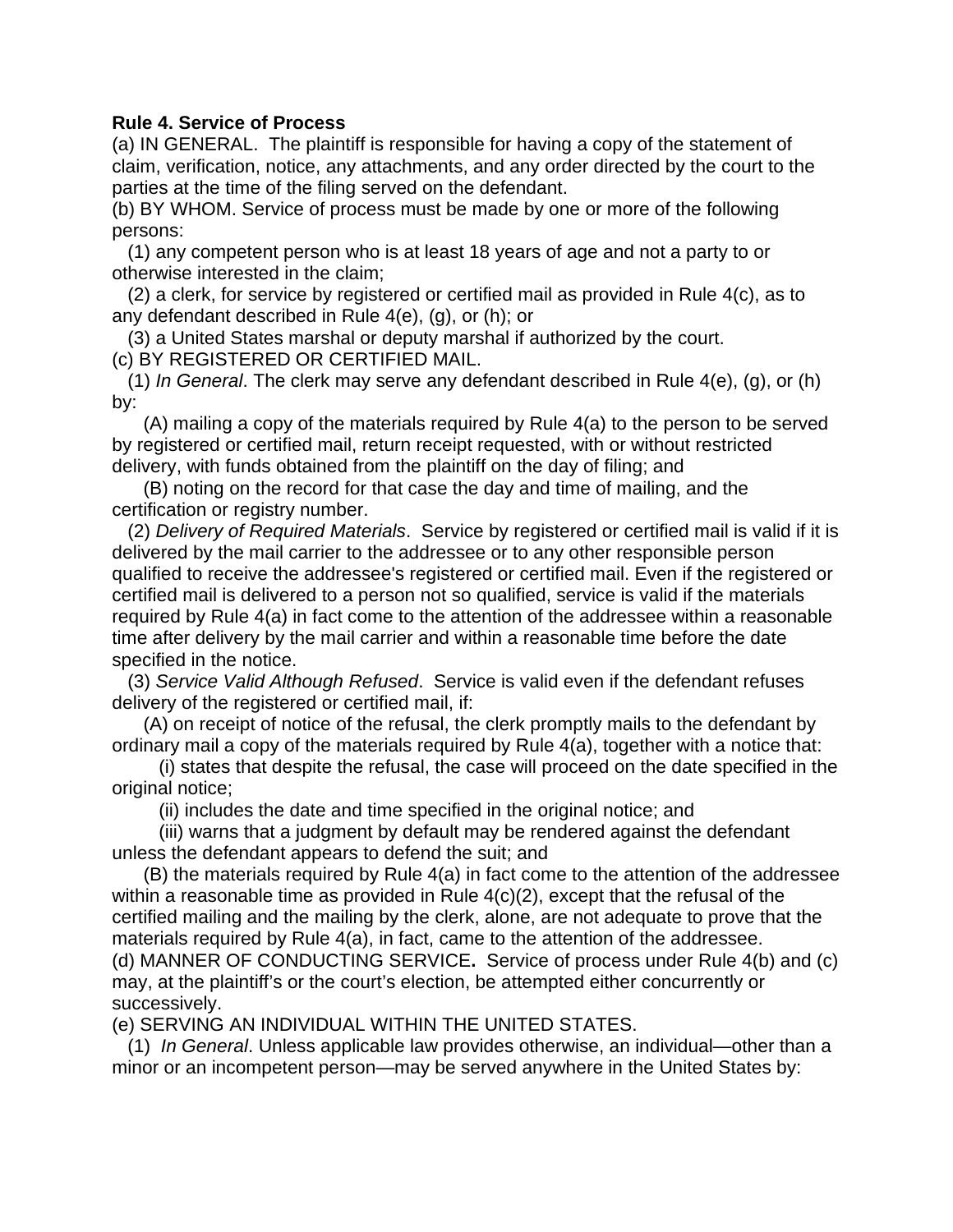(A) following District of Columbia law, or the state law for serving process in an action brought in courts of general jurisdiction in the state where service is made; or

(B) doing any of the following:

 (i) delivering a copy of the materials required by Rule 4(a) to the individual personally;

 (ii) leaving a copy of the materials required by Rule 4(a) at the individual's dwelling or usual place of abode with someone of suitable age and discretion who resides there; or

 (iii) delivering a copy of the materials required by Rule 4(a) to an agent authorized by appointment or by law to receive service of process.

(2) *Alternative Methods of Service*.

 (A) *In General*. If the court determines that, after diligent efforts, a party has been unable to accomplish service by a method prescribed in Rule 4(c) or (e)(1), the court may permit an alternative method of service, by a person who meets the requirement of Rule 4(b), that the court determines is reasonably calculated to give actual notice of the action to the party to be served.

(B) *Examples*. Alternative methods of service include:

 (i) delivering a copy to the individual's employer by leaving it at the individual's place of employment with a clerk or other person in charge;

(ii) transmitting a copy to the individual by electronic mail if the serving party:

 (a) shows that the party to be served used this method for successful communication within the past 6 months; and

 (b) sends a copy, by first class mail, to the last-known business or residential address of the person to be served; or

(iii) any other manner that the court deems just and reasonable.

 (C) *Proof of Diligent Efforts*. The party seeking to use an alternative method of service must file a motion with an affidavit specifying the diligent efforts to serve by methods prescribed in Rule 4(c) or (e)(1).

 (D) *Proof of Service*. The court may specify how the party must prove that service was accomplished by the alternative method.

 (3) *Posting Order of Publication on the Court's Website.* In a case where the court has authorized service by publication, and on a finding that the plaintiff is unable to pay the cost of publishing without substantial financial hardship, the court may permit publication to be made by posting the order of publication on the court's website. (f) SERVING A MINOR OR AN INCOMPETENT PERSON WITHIN THE UNITED STATES. A minor or an incompetent person in the United States must be served by following District of Columbia law (D.C. Code §§ 13-332 and -333 (2012 Repl.)) or the state law for serving process on such a defendant in an action brought in the courts of general jurisdiction of the state where service is made.

(g) SERVING A CORPORATION, PARTNERSHIP, OR ASSOCIATION WITHIN THE UNITED STATES. Unless applicable law provides otherwise, a domestic or foreign corporation, or a partnership or other unincorporated association that is subject to suit under a common name, must be served within the United States:

 (1) in the manner prescribed by District of Columbia law, or the state law for serving process in an action brought in courts of general jurisdiction in the state where service is made; or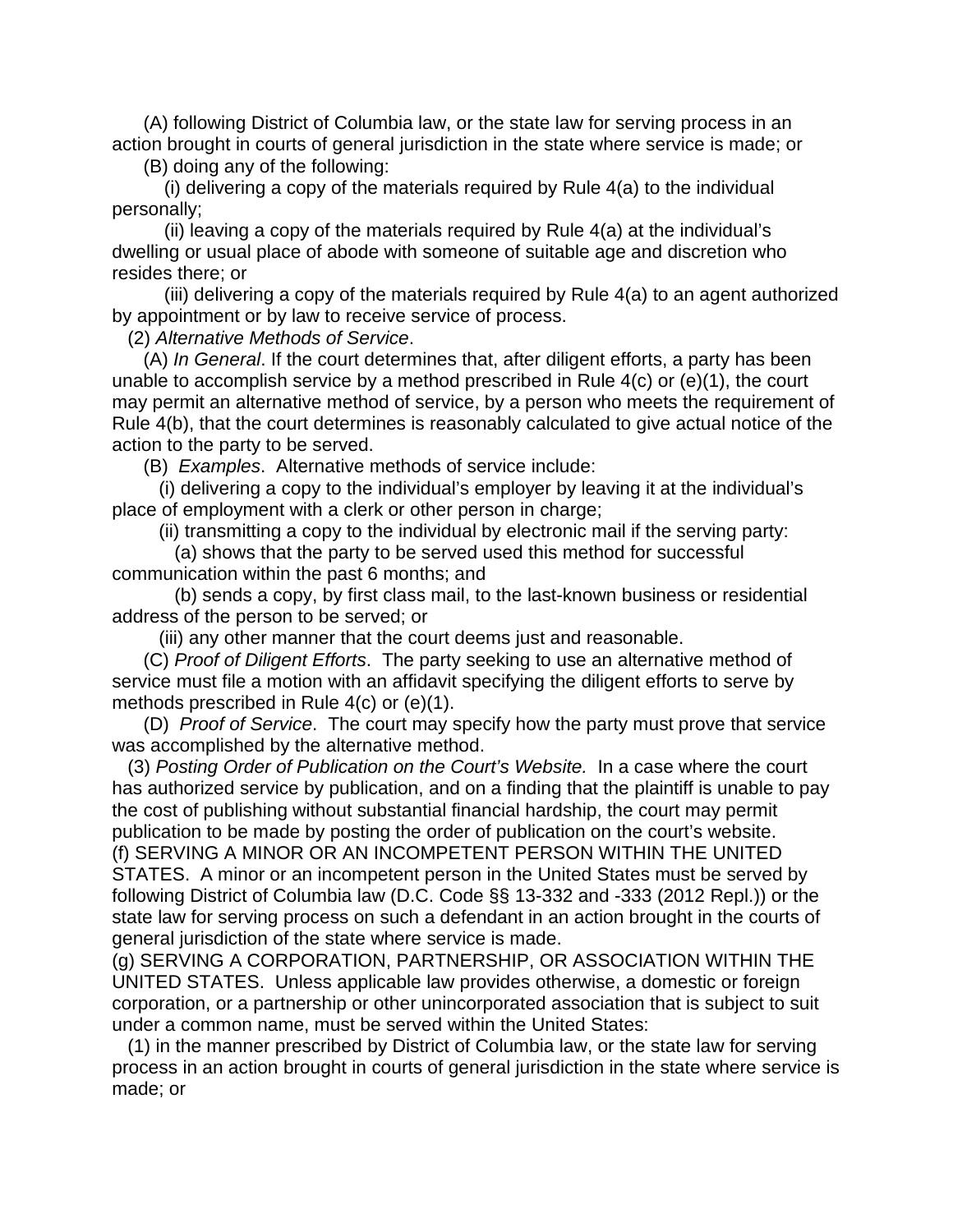(2) by delivering a copy of the materials required by Rule 4(a) to an officer, a managing or general agent, or any other agent authorized by appointment or by law to receive service of process and—if the agent is one authorized by statute and the statute so requires—by also mailing a copy of each to the defendant.

(h) SERVING THE DISTRICT OF COLUMBIA, AN AGENCY OR OFFICER OF THE DISTRICT OF COLUMBIA, OR OTHER GOVERNMENT ENTITIES SUBJECT TO SUIT.

 (1) *State or Local Government.* A state, municipal corporation, or other state-created governmental organization that is subject to suit must be served by:

 (A) delivering a copy of the materials required by Rule 4(a) to its chief executive officer; or

 (B) serving the materials required by Rule 4(a) in the manner prescribed by that state's law for serving process on such a defendant.

(2) *District of Columbia*.

 (A) *In General*. The District of Columbia must be served by delivering or mailing copies of the materials required by Rule 4(a) to the Mayor of the District of Columbia (or designee) and the Attorney General of the District of Columbia (or designee).

 (B) *Designees*. The Mayor and the Attorney General may each designate an employee for receipt of service of process by filing a written notice with the court clerk.

 (C) *Service on a Nonparty*. In any action attacking the validity of an order of an agency or officer of the District of Columbia not made a party, a copy of the materials required by Rule 4(a) must also be delivered or mailed to the officer or agency.

 (D) *Agency; Officer or Employee Sued in an Official Capacity*. To serve a District of Columbia agency or a District of Columbia officer or employee sued only in an official capacity, a party must serve by delivering or mailing a copy of the materials required by Rule 4(a) to the Mayor (or designee), the Attorney General (or designee), as well as the agency, officer, or employee.

 (E) *Officer or Employee Sued Individually*. To serve a District of Columbia officer or employee sued in an individual capacity for an act or omission occurring in connection with duties performed on the District of Columbia's behalf (whether or not the officer or employee is also sued in an official capacity), a party must serve:

(i) the District of Columbia under Rule 4(h)(2)(A); and

(ii) the officer or employee under Rule  $4(e)$  or (f).

(i) PROVING SERVICE.

 (1) *Affidavit or Unsworn Declaration Required*. Proof of service must be made to the court. Except for service by a United States marshal or deputy marshal, proof must be by the server's affidavit or unsworn declaration.

 (A) *Service by Delivery*. If service is made by delivery pursuant to Rule 4(b)(1) or (3), then the return of service must be made under oath or by unsworn declaration (unless service was made by the United States marshal or deputy United States marshal) and must specifically state:

(i) the caption and number of the case;

 (ii) the process server's name, residential or business address, and the fact that he or she is 18 years of age or older;

(iii) the time and place when service was made;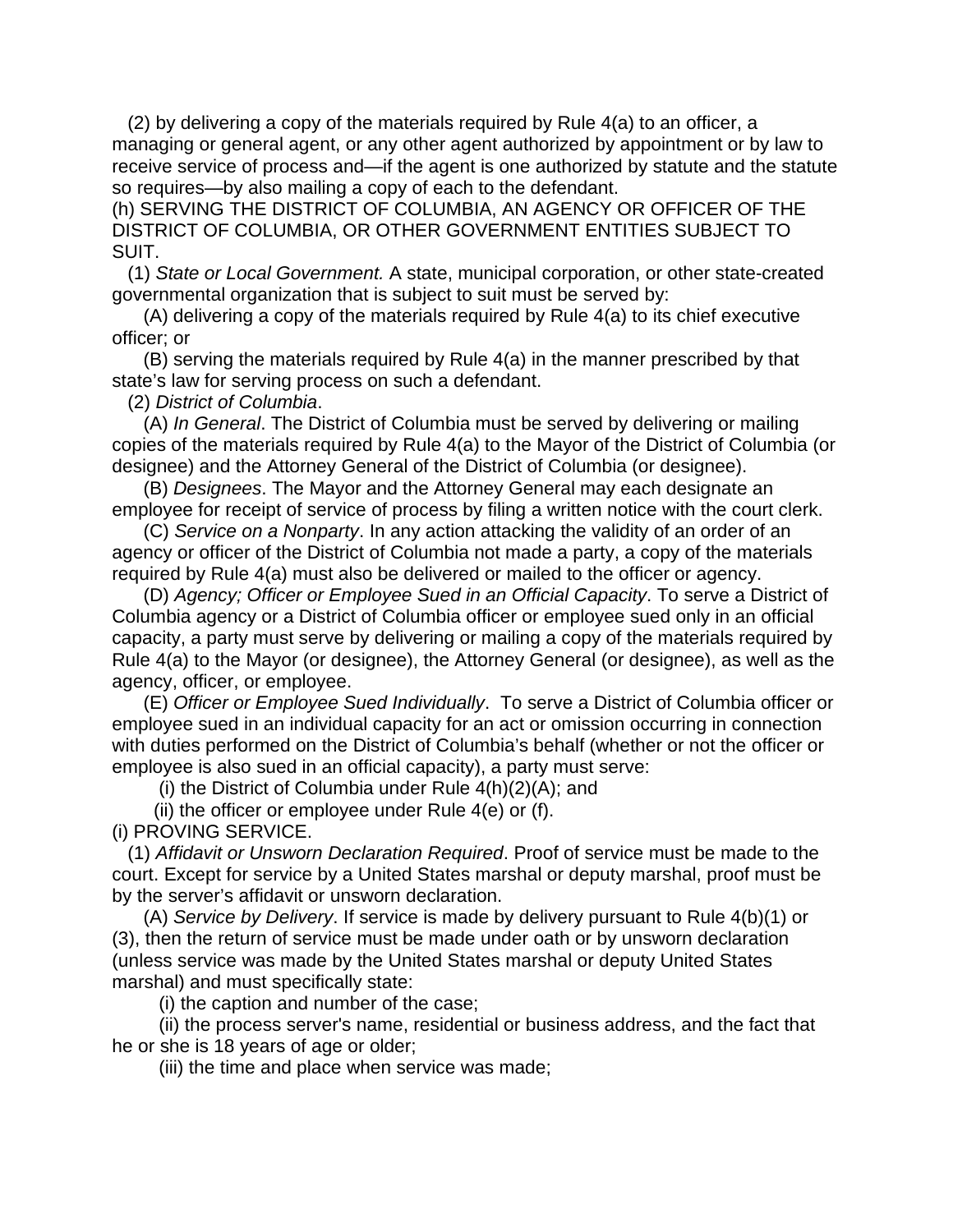(iv) the fact that the materials required by Rule 4(a) were delivered to the person served; and

 (v) if service was effected by delivery to a person other than the party named in the summons, then specific facts from which the court can determine that the person to whom process was delivered meets the appropriate qualifications for receipt of process set out in Rule 4(e)–(h).

 (B) *Service by Registered or Certified Mail*. If service is made by registered or certified mail under Rule 4(b)(2), then the clerk must promptly attach the return receipt to the original statement of claim and note the return receipt on the docket, indicating whether the receipt shows delivery to or refusal by the defendant. If the signature on the return receipt is not legible, or if the return receipt does not purport to be signed by a party named in the statement of claim, then service has not been properly effected unless the court determines from specific facts presented that the person who signed the receipt is either the defendant or a person who meets the appropriate qualifications for receipt of process set out in Rule 4(e)–(h).

 (2) *Validity of Service; Amending Proof***.** Failure to prove service does not affect the validity of service. The court may permit proof of service to be amended. (j) DATE OF SERVICE. Service is deemed made:

 (1) as of the date on which the materials required by Rule 4(a) are delivered and the return receipt is signed by the defendant or other person meeting the qualifications in Rule 4(e)-(h); or

 (2) if the registered or certified mail is refused by the defendant, and the notice provided in Rule 4(c)(3)(A) is promptly sent by ordinary mail, as of the date on which the registered or certified mail would have been delivered, except for the refusal. (k) RETURN OF SERVICE**.** Proof of service either by affidavit or unsworn declaration or by return receipt for service by registered or certified mail must be provided to the clerk's office at least 7 days before the initial court date. If proof of service is not provided to the clerk at least 7 days before the initial court date, then the plaintiff may request that the initial court date be reset, unless both parties are present on the initial court date and elect to proceed. If the initial court date is reset, then the clerk must mail notice to both parties.

(*l*) APPLICABILITY OF CIVIL RULE 4. Except as provided in this rule, the procedures in Civil Rule 4 must be followed for:

(1) serving a party not within the United States (Civil Rule  $4(f)$ ,  $(q)$ ,  $(h)(2)$ , or  $(i)(1)$ ;

 (2) serving the United States, and its agencies, corporations, officers, or employees (Civil Rule 4(i));

(3) determining the territorial limits on service (Civil Rule 4(k)); and

(4) asserting jurisdiction over property or assets (Civil Rule 4(n)).

(m) TIME LIMIT FOR PROOF OF SERVICE.

 (1) *In General*. Within 60 days of the filing of the statement of the claim, or within 90 days in debt collection and subrogation cases identified in Rule 19(a), proof of service of the materials required by Rule 4(a) must be filed. A separate proof must be filed as to each defendant who has been served with those materials.

 (2) *Motion for Extension of Time*. Prior to the expiration of the foregoing time periods, the plaintiff may make a motion to extend the time for service. The motion must set forth in detail the efforts that have been made, and will be made in the future, to obtain